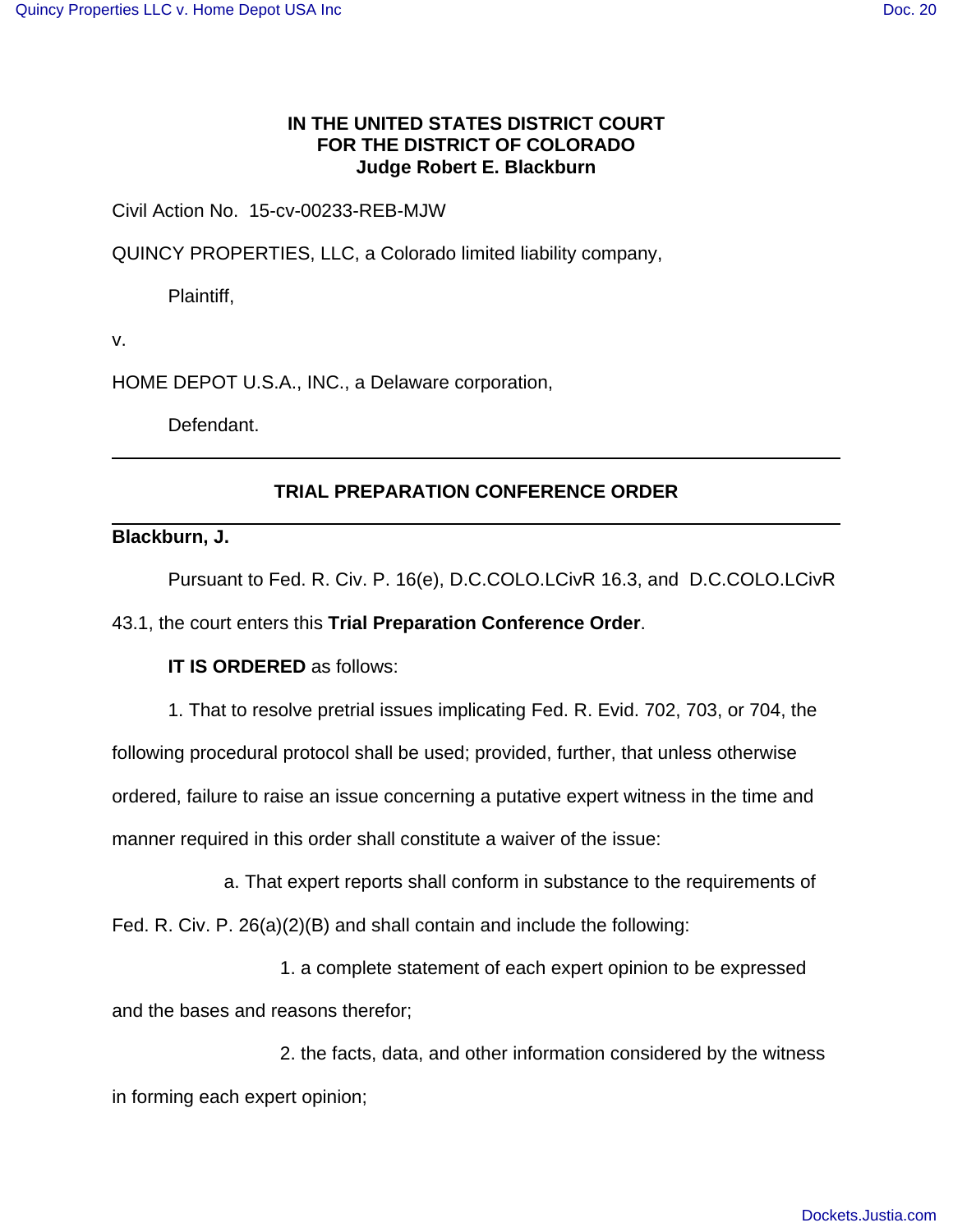3. any exhibits to be used as a summary of or support for each expert opinion;

4. the qualifications of the witness, including a list of all publications authored by the witness within the preceding ten years, stated in a curriculum vitae ("c.v.");

5. the compensation to be paid the expert for the study and testimony; and

6. a listing of any other cases in which the witness has testified as an expert at trial or by deposition within the preceding four years;

b. That all motions raising issues under Fed. R. Evid. 702, 703, or 704 as codified and construed shall be filed by **September 14, 2015**, and marshaled in the time and manner prescribed by **D.C.COLO.LCivR 7.1(d)**;

c. That for each putative expert witness with respect to whom the movant objects for any reason, the movant shall provide the following:

1. whether the movant contends that the testimony of the expert is unnecessary or irrelevant; and if so, why;

2. whether the movant objects to the qualifications of the witness;

and if so, why (stated in detail); and

3. whether the movant objects to any opinion to be offered by the expert; and if so:

a. which opinion; and

b. the specific basis and authority for any objection stated and presented in terms of Fed. R. Evid. 401, 702(a), (b), (c), or (d), 703, or 704, i.e., whether the objection impugns the relevancy of the opinion, the qualifications of the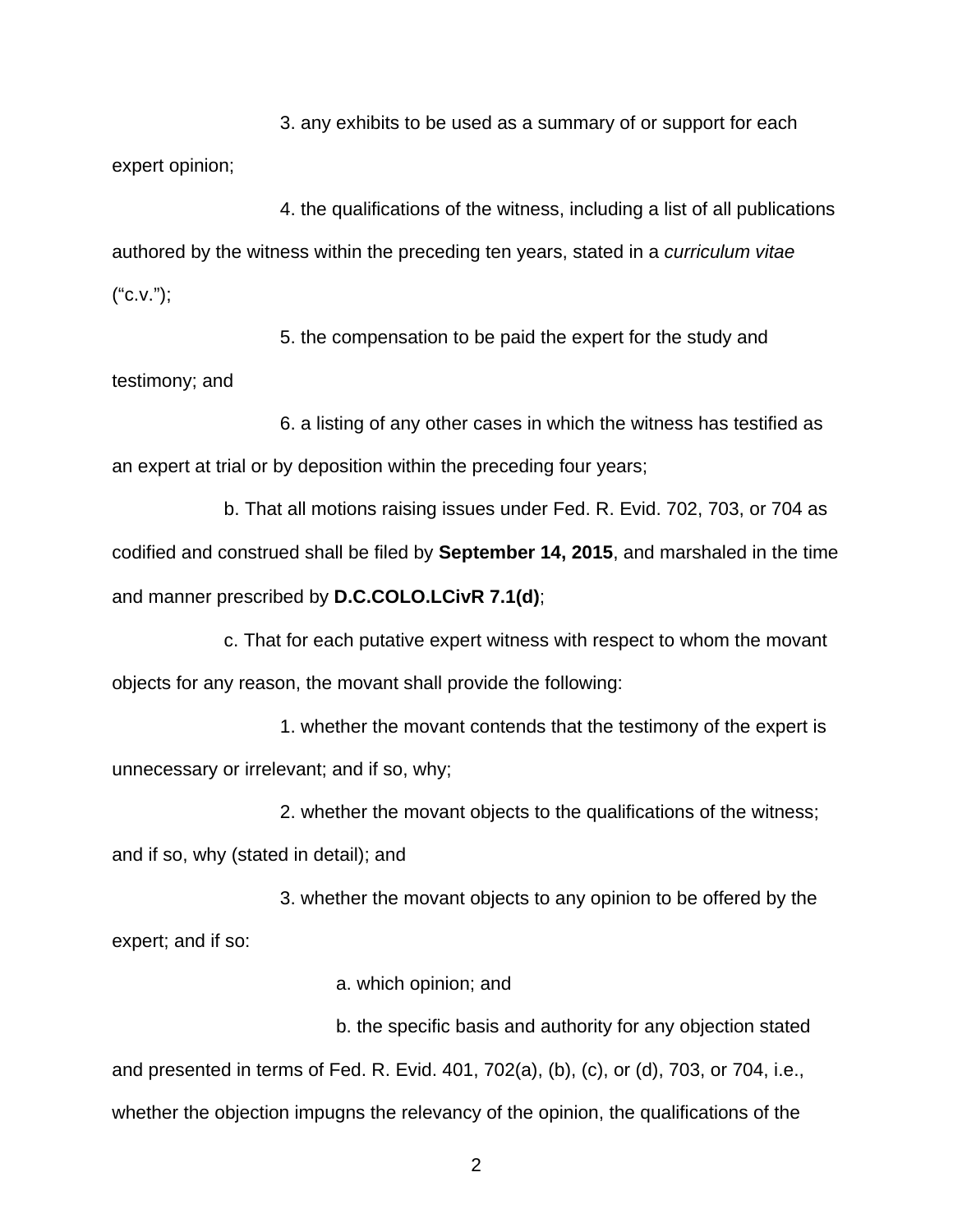expert, the sufficiency of the facts and data used in support of the opinion, the principles and methods on which the expert relied in support of the opinion, how the expert has applied the principles and methods reliably to the facts of the case relevant to the opinion, or the facts or data used in forming an opinion on the subject; and

d. That for each putative expert witness whose necessity, qualifications, or opinions are opposed by the movant, the party offering the expert shall provide in response to the motion the following:

1. a c.v. for the expert;

2. a statement of each opinion to be offered by the expert that is opposed by the movant; and

3. the relevance and bases for each allegedly objectionable statement to be offered by the expert, including

a. the facts or data on which the expert relied in support of the opinion made the focus and subject of objection;

b. the principles and methods on which the expert relied in support of the opinion made the focus and subject of objection; and

c. how the expert has applied the principles and methods reliably to the facts of the case relevant to the opinion made the focus and subject of objection;

2. That trial by jury shall commence **February 1, 2016**, at 8:30 a.m., in courtroom A1001, located on the 10<sup>th</sup> Floor North, of the Alfred A. Arraj, United States Courthouse Annex, 901 19<sup>th</sup> Street, Denver, Colorado 80294, at which trial all parties shall appear in person without further notice, order, or subpoena;

3. That the court reserves four (4) days for trial: Monday, February 1, 2016,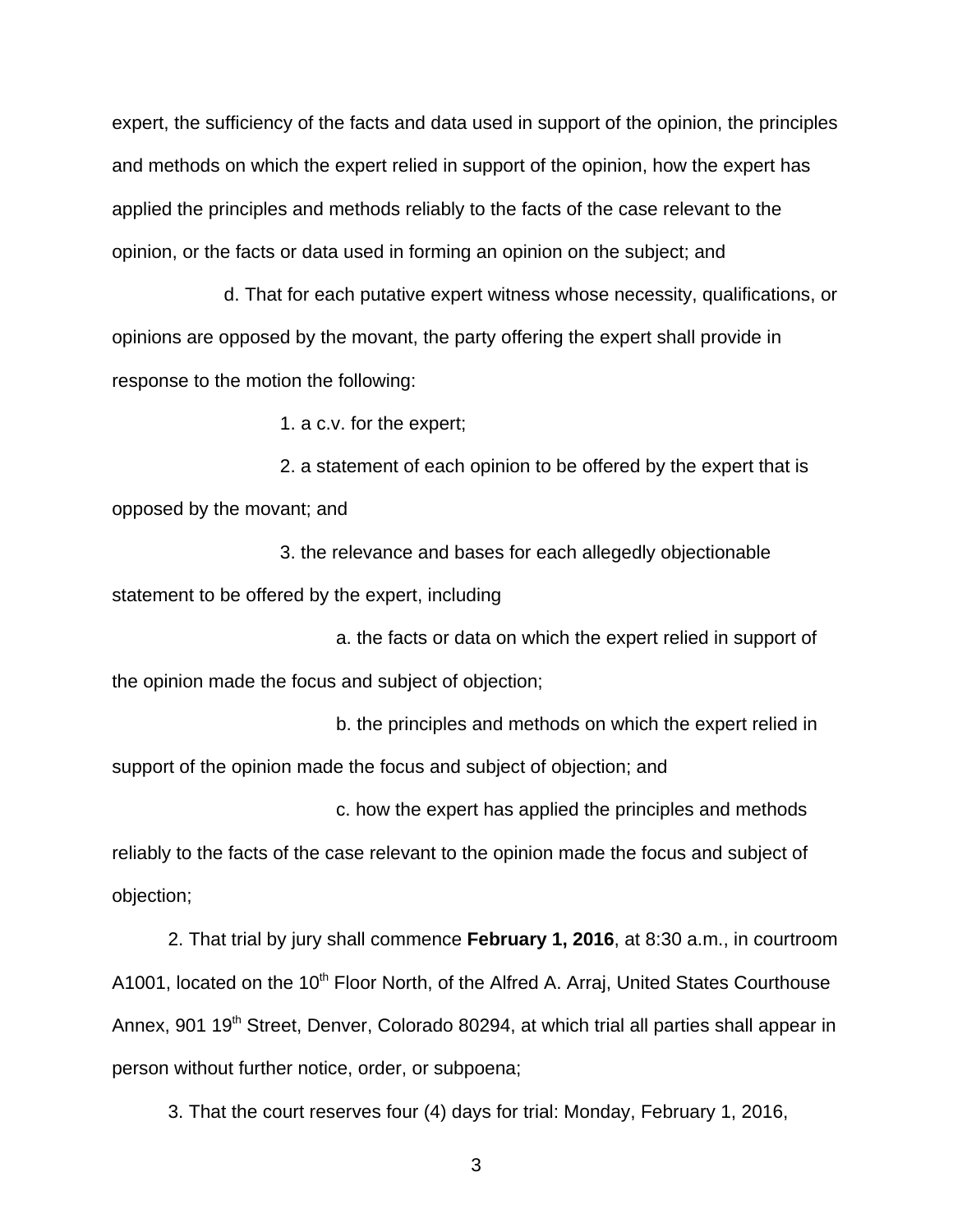through Thursday, February 4, 2016;

4. That counsel and any pro se party shall appear in courtroom A1001 on the first day of trial at 8:00 a.m., to review and discuss with the courtroom deputy clerk and the court, if necessary, any final details, arrangements, or requirements concerning the trial;

5. That a combined **Final Pretrial Conference** and **Trial Preparation Conference** (conference) shall commence on **January 8, 2016**, at 3:00 p.m., in courtroom A1001;

6. That lead counsel and any pro se party shall attend the conference;

7. That for use and consideration during the conference, the parties shall prepare and submit a proposed Final Pretrial Order in the time, manner, and form prescribed by D.C.COLO.LCivR 16.3 and the "Instructions Final Pretrial Order" to **Local Rules of Practice - Forms click here; except that the proposed Final Pretrial Order** under section "**6. EXHIBITS**"shall not require the parties to list the exhibits to be offered by each party as otherwise required under subsection "a" (See instead, paragraph 8, infra.), and shall provide under subsection "b" that copies of exhibits must be provided to opposing counsel or any pro se party no later than 45 days before trial and that objections to the exhibits must be served by personal delivery, electronic mail, or facsimile no later than 30 days before trial;

8. That at the outset of the conference, the parties shall submit one Parties' Joint Exhibit List on the form required by the court (an original for the court with copies for the courtroom deputy clerk, the court reporter, and all other parties) and in addition to the information required to be submitted under section "**6. WITNESSES**" of the final pretrial order, each party shall submit on the Witness List form required by the court (an original for the court with copies for the courtroom deputy clerk and all other parties) a "will call"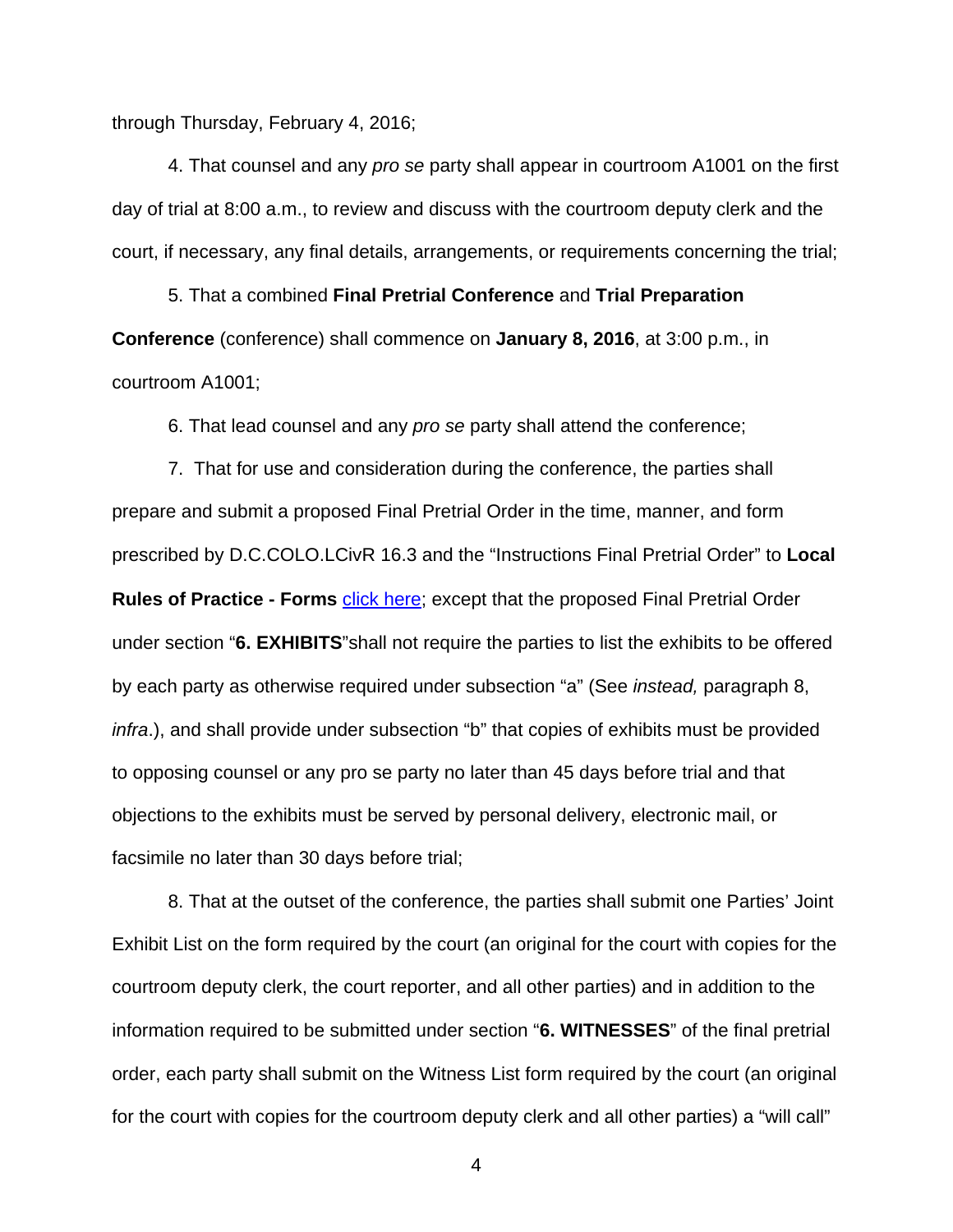witness list enumerating the name and address (city or county and state only) of each witness that will be called and a "may call" witness list enumerating the name and address (city or county and state only) of each witness that may be called; provided, furthermore, that the "will call" witness list constitutes a representation on which the court and every other party may rely that the "will call" witnesses listed will be present and available to testify during trial;

9. That pursuant to REB Civ. Practice Standard III.A.4.b., immediately before commencement of trial, the parties shall submit to the courtroom deputy clerk the exhibits identified in their joint exhibit list (a set of original exhibits for use by the witnesses and copies for the court, the courtroom deputy clerk, opposing counsel (one set per party), and any pro se party);

10. That at the conference the parties shall be prepared to review and discuss, inter alia, the following:

a. the proposed Final Pretrial Order;

b. stipulated and proposed jury instructions and verdict forms;

c. voir dire questions;

d. the jury selection process and the use of juror questionnaires;

e. identification of all persons permitted to be seated at each party's table;

f. the pronunciation of problematic party's and witness' names;

g. the names or monikers that may be used when referring to a party or a

witness;

h. identification of "will call" and "may call" witnesses;

i. use of deposition testimony:

1. designation of specific testimony by page and line; and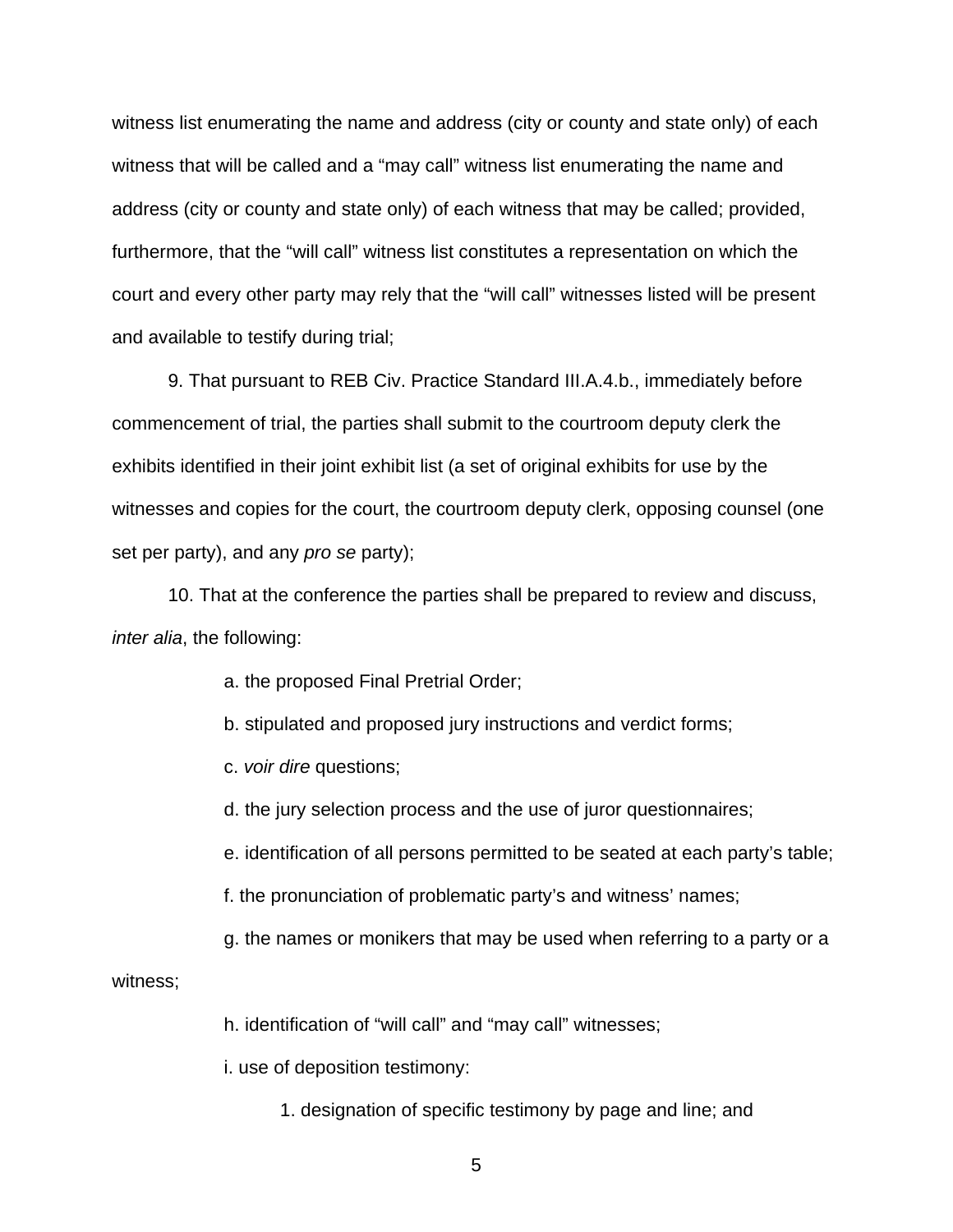2. identification of the person selected to read deposition answers;

j. use of video depositions:

1. resolution of objections;

- 2. pretrial redaction, if necessary; and
- 3. arrangements for necessary equipment to broadcast the

## deposition;

k. issues concerning witnesses and exhibits;

l. the allocation of trial time between the parties;

m. the admission of stipulated exhibits or exhibits about which there are

no objections;

n. timing of publication, if any, of trial exhibits to the jury;

o. anticipated evidentiary issues;

- p. the necessity for cautionary or limiting instructions;
- q. requests or requirement for trial briefs;
- r. exemptions from the order of sequestration of witnesses;
- s. security precautions, requirements, or issues;
- t. training on the use of courtroom technology;
- u. transporting and bringing equipment, models, props, or other property

into the courthouse and courtroom for use during trial;<sup>1</sup> and

 $1$  The court has audio, video, audio-visual, evidentiary presentation, and other special equipment that may be used by the parties. A listing of available equipment can be found on the District Court's website at click here under "Courtroom Technology Manual for Attorneys." Arrangements for training on courtroom technology must be made with the courtroom deputy clerk, **Kathleen Finney, at (303)335- 2099**, at least 14 days before trial. Notify the courtroom deputy clerk no later than **fourteen (14) days** before the date and time you need such equipment or need your own equipment to be brought through security for use in the courtroom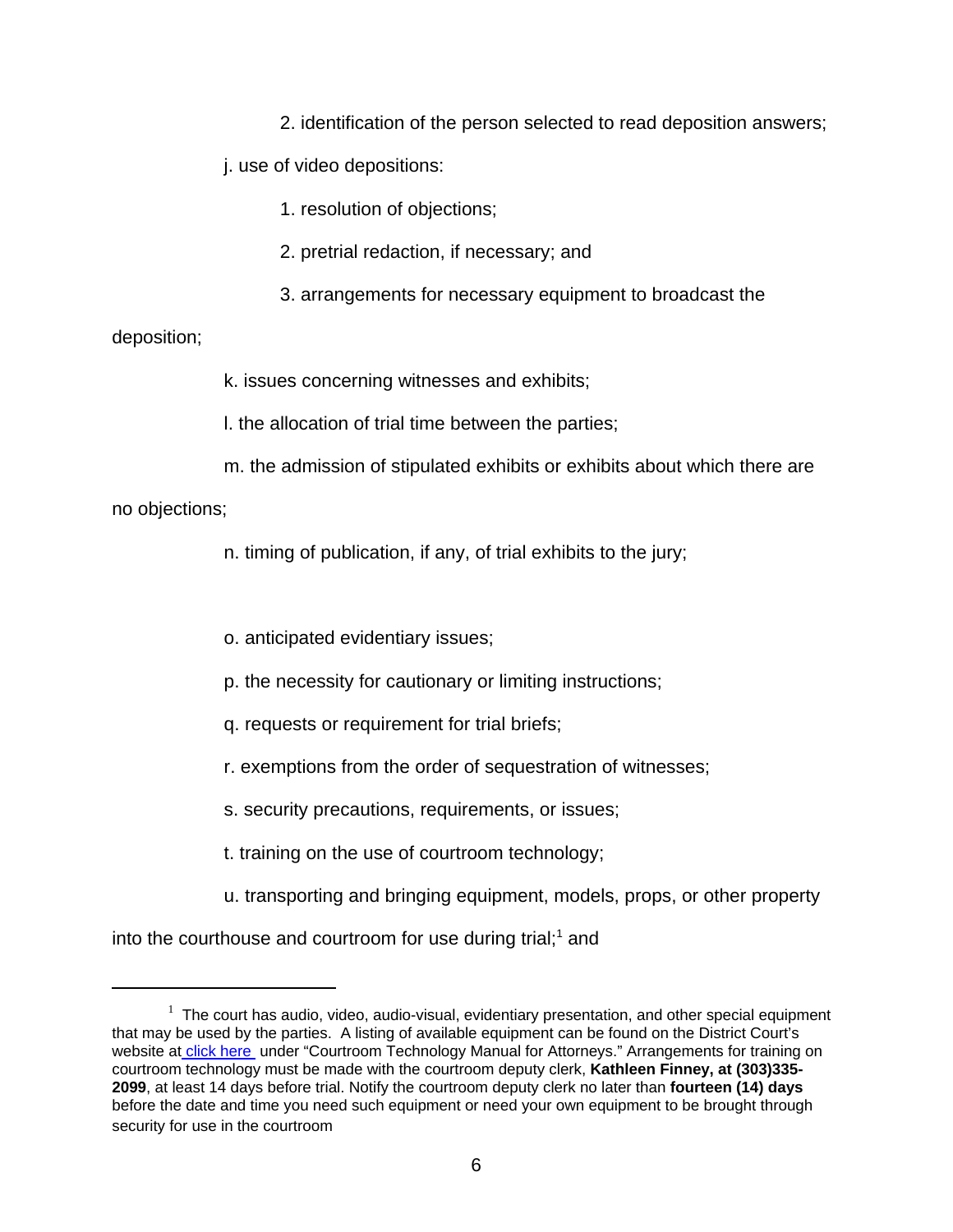v. courtroom etiquette and protocol;

11. That unless ordered otherwise, each side shall be permitted voir dire examination not to exceed 15 minutes following voir dire examination by the court, but shall not reiterate questions previously propounded by the court or another party;

12. That unless ordered otherwise, the jurors shall not be sequestered before deliberations;

13. That trial witnesses subject to sequestration under Fed. R. Evid. 615 shall be sequestered by order entered sua sponte immediately before opening statements;

14. That unless ordered otherwise, opening statements shall be limited to **thirty (30)** minutes per party;

15. That the court will not engage in the examination of any witness, except to eschew plain error;

16. That objections made in the presence or hearing of the jury, i.e., so-called "speaking" objections, shall be stated as succinctly as practicable and supported by recitation of apposite authority when possible; however, neither counsel nor a pro se party shall speechify an objection in the presence or hearing of the jury [See Fed. R. Evid. 103(d)];

17. That unless interrupted by the court, in marshaling motions or objections during trial, the following sequential protocol shall be observed: objection, response, reply, ruling;

18. That to eliminate or minimize bench or sidebar conferences, each party shall be responsible to inform the courtroom deputy clerk by the conclusion of a trial day about any issue which should be considered before commencing trial on the next